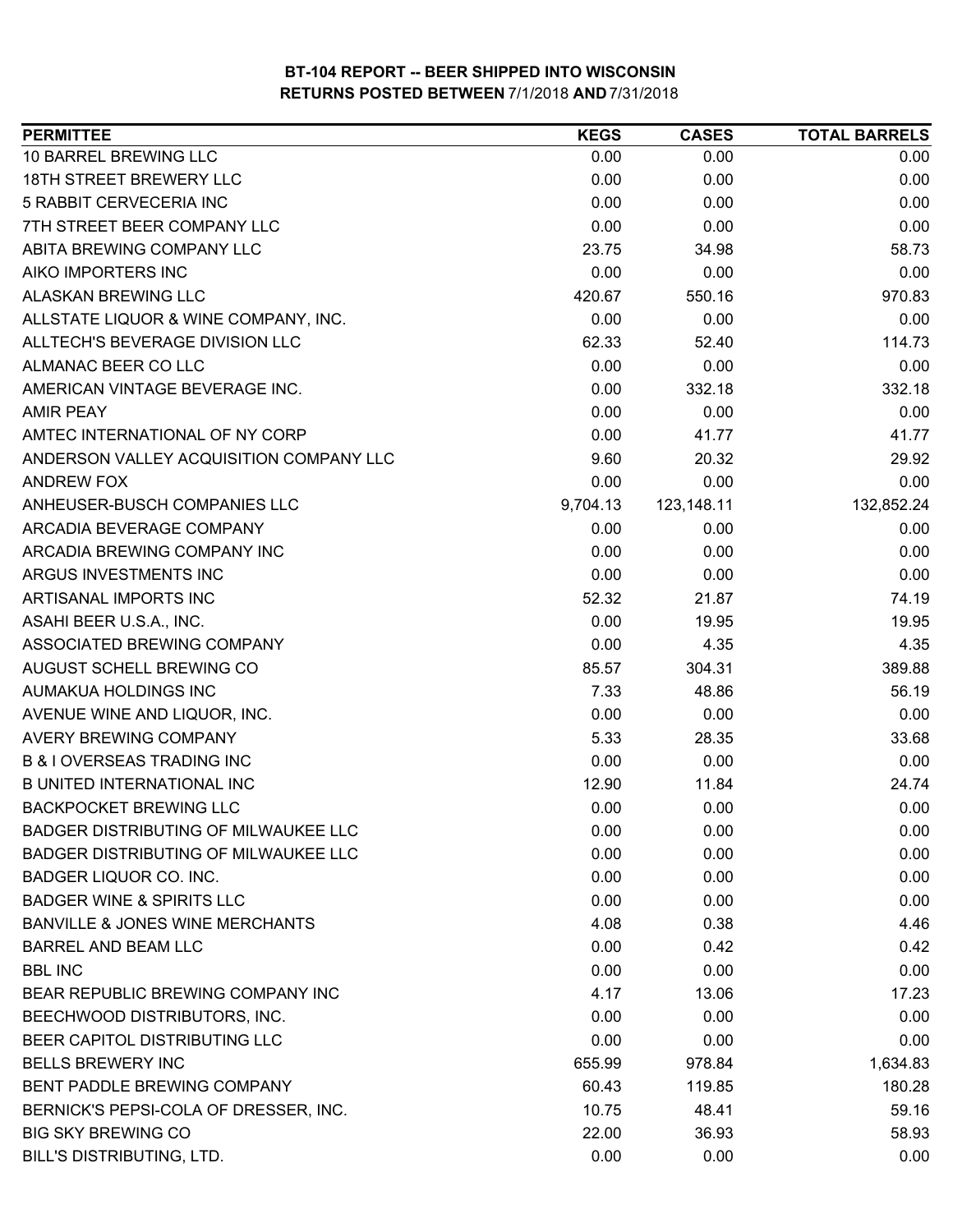| 30.68<br>290.53<br>321.21<br>1.83<br>4.24<br>2.41<br>13.00<br>55.00<br>42.00<br>10.51<br>14.87<br>4.36<br>0.00<br>0.00<br>0.00<br>249.50<br>5,540.38<br>5,290.88<br>30.67<br>24.97<br>55.64<br>7.41<br>0.36<br>7.77<br>0.00<br>0.00<br>0.00<br>0.00<br>0.00<br>0.00<br>0.00<br>0.00<br>0.00<br>9.99<br>65.05<br>55.06<br>577.32<br>0.00<br>577.32<br>0.00<br>0.00<br>0.00<br>0.00<br>0.00<br>0.00<br>0.00<br>15.48<br>15.48<br>0.00<br>0.00<br>0.00<br>1,787.39<br>153.00<br>1,634.39<br>0.00<br>0.00<br>0.00<br>0.00<br>9.00<br>9.00<br>0.00<br>0.00<br>0.00<br>0.00<br>0.00<br>0.00<br>25.84<br>28.96<br>54.80<br>85.55<br>16.42<br>69.13<br>0.00<br>0.00<br>0.00<br>85.19<br>23.50<br>61.69<br>32.74<br>32.74<br>0.00<br>0.00<br>0.00<br>0.00<br>0.00<br>0.00<br>0.00<br>0.00<br>402.17<br>402.17<br>0.00<br>0.00<br>0.00<br>0.00<br>0.00<br>0.00<br>0.00<br>0.00<br>0.00<br>0.00<br>0.00<br>0.00<br>0.00<br>0.00<br>0.00<br>28.13<br>2.00<br>26.13<br>18,357.60<br>18,357.60<br>0.00<br>0.00<br>0.00<br>0.00<br>0.00<br>0.00<br>0.00<br>0.00<br>0.00<br>0.00<br>0.00<br>0.00<br>0.00<br>3.33<br>5.00<br>8.33<br>0.00<br>0.00<br>0.00<br>0.00<br>0.00<br>0.00 | <b>PERMITTEE</b>                        | <b>KEGS</b> | <b>CASES</b> | <b>TOTAL BARRELS</b> |
|------------------------------------------------------------------------------------------------------------------------------------------------------------------------------------------------------------------------------------------------------------------------------------------------------------------------------------------------------------------------------------------------------------------------------------------------------------------------------------------------------------------------------------------------------------------------------------------------------------------------------------------------------------------------------------------------------------------------------------------------------------------------------------------------------------------------------------------------------------------------------------------------------------------------------------------------------------------------------------------------------------------------------------------------------------------------------------------------------------------------------------------------------------------|-----------------------------------------|-------------|--------------|----------------------|
|                                                                                                                                                                                                                                                                                                                                                                                                                                                                                                                                                                                                                                                                                                                                                                                                                                                                                                                                                                                                                                                                                                                                                                  | <b>BINDING BRAUEREI USA INC</b>         |             |              |                      |
|                                                                                                                                                                                                                                                                                                                                                                                                                                                                                                                                                                                                                                                                                                                                                                                                                                                                                                                                                                                                                                                                                                                                                                  | <b>BLACK LIST BEER LLC</b>              |             |              |                      |
|                                                                                                                                                                                                                                                                                                                                                                                                                                                                                                                                                                                                                                                                                                                                                                                                                                                                                                                                                                                                                                                                                                                                                                  | <b>BLACKROCKS BREWERY LLC</b>           |             |              |                      |
|                                                                                                                                                                                                                                                                                                                                                                                                                                                                                                                                                                                                                                                                                                                                                                                                                                                                                                                                                                                                                                                                                                                                                                  | BLUE BLOOD BREWING COMPANY, INC         |             |              |                      |
|                                                                                                                                                                                                                                                                                                                                                                                                                                                                                                                                                                                                                                                                                                                                                                                                                                                                                                                                                                                                                                                                                                                                                                  | BLUE POINT BREWING COMPANY INC          |             |              |                      |
|                                                                                                                                                                                                                                                                                                                                                                                                                                                                                                                                                                                                                                                                                                                                                                                                                                                                                                                                                                                                                                                                                                                                                                  | <b>BOSTON BEER CORPORATION</b>          |             |              |                      |
|                                                                                                                                                                                                                                                                                                                                                                                                                                                                                                                                                                                                                                                                                                                                                                                                                                                                                                                                                                                                                                                                                                                                                                  | <b>BOULDER BEER INC</b>                 |             |              |                      |
|                                                                                                                                                                                                                                                                                                                                                                                                                                                                                                                                                                                                                                                                                                                                                                                                                                                                                                                                                                                                                                                                                                                                                                  | BRAU BROTHERS BREWING COMPANY, LLC      |             |              |                      |
|                                                                                                                                                                                                                                                                                                                                                                                                                                                                                                                                                                                                                                                                                                                                                                                                                                                                                                                                                                                                                                                                                                                                                                  | BREAKTHRU BEVERAGE GROUP LLC            |             |              |                      |
|                                                                                                                                                                                                                                                                                                                                                                                                                                                                                                                                                                                                                                                                                                                                                                                                                                                                                                                                                                                                                                                                                                                                                                  | BREAKTHRU BEVERAGE GROUP LLC            |             |              |                      |
|                                                                                                                                                                                                                                                                                                                                                                                                                                                                                                                                                                                                                                                                                                                                                                                                                                                                                                                                                                                                                                                                                                                                                                  | BRECKENRIDGE BREWERY LLC                |             |              |                      |
|                                                                                                                                                                                                                                                                                                                                                                                                                                                                                                                                                                                                                                                                                                                                                                                                                                                                                                                                                                                                                                                                                                                                                                  | <b>BRIAN EWING</b>                      |             |              |                      |
|                                                                                                                                                                                                                                                                                                                                                                                                                                                                                                                                                                                                                                                                                                                                                                                                                                                                                                                                                                                                                                                                                                                                                                  | BROWN-FORMAN CORPORATION                |             |              |                      |
|                                                                                                                                                                                                                                                                                                                                                                                                                                                                                                                                                                                                                                                                                                                                                                                                                                                                                                                                                                                                                                                                                                                                                                  | <b>BUFFALO CREEK BREWING LLC</b>        |             |              |                      |
|                                                                                                                                                                                                                                                                                                                                                                                                                                                                                                                                                                                                                                                                                                                                                                                                                                                                                                                                                                                                                                                                                                                                                                  | <b>BUR OAK BREWING COMPANY LLC</b>      |             |              |                      |
|                                                                                                                                                                                                                                                                                                                                                                                                                                                                                                                                                                                                                                                                                                                                                                                                                                                                                                                                                                                                                                                                                                                                                                  | <b>BURNING BROTHERS BREWING LLC</b>     |             |              |                      |
|                                                                                                                                                                                                                                                                                                                                                                                                                                                                                                                                                                                                                                                                                                                                                                                                                                                                                                                                                                                                                                                                                                                                                                  | C.J.W., INC.                            |             |              |                      |
|                                                                                                                                                                                                                                                                                                                                                                                                                                                                                                                                                                                                                                                                                                                                                                                                                                                                                                                                                                                                                                                                                                                                                                  | CANAL STREET BREWING CO LLC             |             |              |                      |
|                                                                                                                                                                                                                                                                                                                                                                                                                                                                                                                                                                                                                                                                                                                                                                                                                                                                                                                                                                                                                                                                                                                                                                  | CAPITOL-HUSTING COMPANY, INC.           |             |              |                      |
|                                                                                                                                                                                                                                                                                                                                                                                                                                                                                                                                                                                                                                                                                                                                                                                                                                                                                                                                                                                                                                                                                                                                                                  | CARRIAGE HOUSE IMPORTS, LTD.            |             |              |                      |
|                                                                                                                                                                                                                                                                                                                                                                                                                                                                                                                                                                                                                                                                                                                                                                                                                                                                                                                                                                                                                                                                                                                                                                  | CASCADE BREWING COMPANY LLC             |             |              |                      |
|                                                                                                                                                                                                                                                                                                                                                                                                                                                                                                                                                                                                                                                                                                                                                                                                                                                                                                                                                                                                                                                                                                                                                                  | CENTRAL BEER IMPORT & EXPORT INC        |             |              |                      |
|                                                                                                                                                                                                                                                                                                                                                                                                                                                                                                                                                                                                                                                                                                                                                                                                                                                                                                                                                                                                                                                                                                                                                                  | CHAS A BERNICK INC                      |             |              |                      |
|                                                                                                                                                                                                                                                                                                                                                                                                                                                                                                                                                                                                                                                                                                                                                                                                                                                                                                                                                                                                                                                                                                                                                                  | CHAS A BERNICK INC                      |             |              |                      |
|                                                                                                                                                                                                                                                                                                                                                                                                                                                                                                                                                                                                                                                                                                                                                                                                                                                                                                                                                                                                                                                                                                                                                                  | CHICAGO BREW WERKS INC                  |             |              |                      |
|                                                                                                                                                                                                                                                                                                                                                                                                                                                                                                                                                                                                                                                                                                                                                                                                                                                                                                                                                                                                                                                                                                                                                                  | <b>CHRIS MICHNER</b>                    |             |              |                      |
|                                                                                                                                                                                                                                                                                                                                                                                                                                                                                                                                                                                                                                                                                                                                                                                                                                                                                                                                                                                                                                                                                                                                                                  | <b>CHRISTIAN P SCHAEFER</b>             |             |              |                      |
|                                                                                                                                                                                                                                                                                                                                                                                                                                                                                                                                                                                                                                                                                                                                                                                                                                                                                                                                                                                                                                                                                                                                                                  | <b>CIGAR CITY BREWING LLC</b>           |             |              |                      |
|                                                                                                                                                                                                                                                                                                                                                                                                                                                                                                                                                                                                                                                                                                                                                                                                                                                                                                                                                                                                                                                                                                                                                                  | CITY BREWING COMPANY, LLC               |             |              |                      |
|                                                                                                                                                                                                                                                                                                                                                                                                                                                                                                                                                                                                                                                                                                                                                                                                                                                                                                                                                                                                                                                                                                                                                                  | <b>CLASSIC BREWING COMPANY</b>          |             |              |                      |
|                                                                                                                                                                                                                                                                                                                                                                                                                                                                                                                                                                                                                                                                                                                                                                                                                                                                                                                                                                                                                                                                                                                                                                  | <b>COLD SPRING BREWING COMPANY</b>      |             |              |                      |
|                                                                                                                                                                                                                                                                                                                                                                                                                                                                                                                                                                                                                                                                                                                                                                                                                                                                                                                                                                                                                                                                                                                                                                  | <b>COLLECTIVE ARTS USA LTD</b>          |             |              |                      |
|                                                                                                                                                                                                                                                                                                                                                                                                                                                                                                                                                                                                                                                                                                                                                                                                                                                                                                                                                                                                                                                                                                                                                                  | <b>COMEBACK BREWING INC</b>             |             |              |                      |
|                                                                                                                                                                                                                                                                                                                                                                                                                                                                                                                                                                                                                                                                                                                                                                                                                                                                                                                                                                                                                                                                                                                                                                  | CORONADO BREWING COMPANY INC            |             |              |                      |
|                                                                                                                                                                                                                                                                                                                                                                                                                                                                                                                                                                                                                                                                                                                                                                                                                                                                                                                                                                                                                                                                                                                                                                  | <b>CRAFT IMPORTS LLC</b>                |             |              |                      |
|                                                                                                                                                                                                                                                                                                                                                                                                                                                                                                                                                                                                                                                                                                                                                                                                                                                                                                                                                                                                                                                                                                                                                                  | <b>CRAFT REVOLUTION LLC</b>             |             |              |                      |
|                                                                                                                                                                                                                                                                                                                                                                                                                                                                                                                                                                                                                                                                                                                                                                                                                                                                                                                                                                                                                                                                                                                                                                  | <b>CROWN IMPORTS LLC</b>                |             |              |                      |
|                                                                                                                                                                                                                                                                                                                                                                                                                                                                                                                                                                                                                                                                                                                                                                                                                                                                                                                                                                                                                                                                                                                                                                  | <b>CRYSTAL LAKE BEER COMPANY</b>        |             |              |                      |
|                                                                                                                                                                                                                                                                                                                                                                                                                                                                                                                                                                                                                                                                                                                                                                                                                                                                                                                                                                                                                                                                                                                                                                  | <b>CUSTOM CALIFORNIA CRAFT BEER LLC</b> |             |              |                      |
|                                                                                                                                                                                                                                                                                                                                                                                                                                                                                                                                                                                                                                                                                                                                                                                                                                                                                                                                                                                                                                                                                                                                                                  | D&V INTERNATIONAL INC                   |             |              |                      |
|                                                                                                                                                                                                                                                                                                                                                                                                                                                                                                                                                                                                                                                                                                                                                                                                                                                                                                                                                                                                                                                                                                                                                                  | <b>DANNY RAKOVIC</b>                    |             |              |                      |
|                                                                                                                                                                                                                                                                                                                                                                                                                                                                                                                                                                                                                                                                                                                                                                                                                                                                                                                                                                                                                                                                                                                                                                  | DAPPER BREWING COMPANY LLC              |             |              |                      |
|                                                                                                                                                                                                                                                                                                                                                                                                                                                                                                                                                                                                                                                                                                                                                                                                                                                                                                                                                                                                                                                                                                                                                                  | DEAN DISTRIBUTING, INC.                 |             |              |                      |
|                                                                                                                                                                                                                                                                                                                                                                                                                                                                                                                                                                                                                                                                                                                                                                                                                                                                                                                                                                                                                                                                                                                                                                  | DEAN DISTRIBUTING, INC.                 |             |              |                      |
| 0.00<br>0.00<br>0.00                                                                                                                                                                                                                                                                                                                                                                                                                                                                                                                                                                                                                                                                                                                                                                                                                                                                                                                                                                                                                                                                                                                                             | <b>DEBORAH MARIE WINTER</b>             |             |              |                      |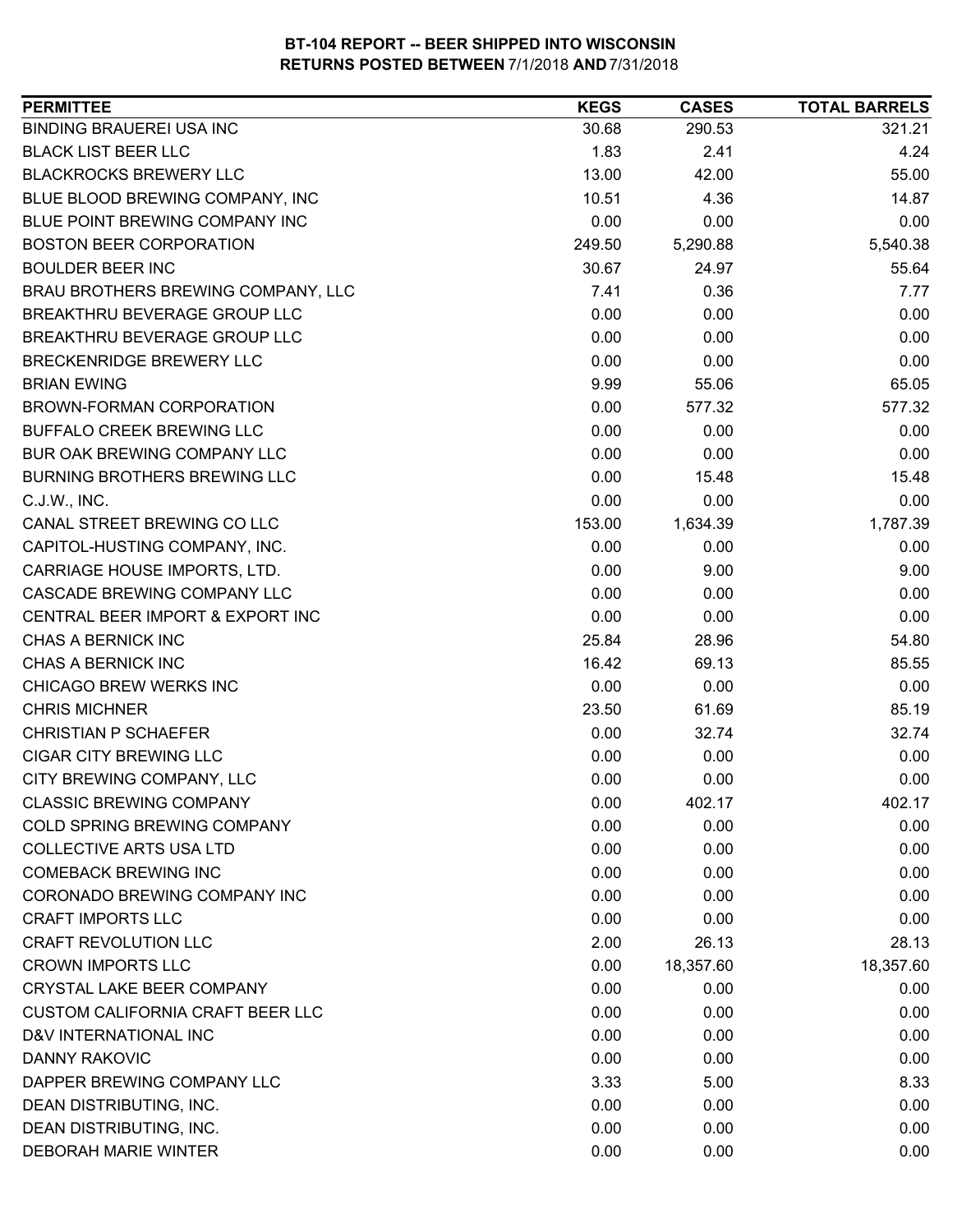| <b>PERMITTEE</b>                            | <b>KEGS</b> | <b>CASES</b> | <b>TOTAL BARRELS</b> |
|---------------------------------------------|-------------|--------------|----------------------|
| DESCHUTES BREWERY INC                       | 170.53      | 262.06       | 432.59               |
| DESTIHL HOLDINGS LLC                        | 0.00        | 7.26         | 7.26                 |
| DETROIT RIVERTOWN BREWING LLC               | 0.00        | 0.00         | 0.00                 |
| DIAGEO BEER COMPANY USA                     | 562.06      | 5,037.57     | 5,599.63             |
| DISCOUNT LIQUOR, INC.                       | 0.00        | 0.00         | 0.00                 |
| DOANE DISTRIBUTING, INC.                    | 0.00        | 0.00         | 0.00                 |
| DOGFISH HEAD CRAFT BREWERY LLC              | 79.82       | 245.42       | 325.24               |
| <b>DOYNA LTD</b>                            | 0.00        | 0.00         | 0.00                 |
| DUVEL MOORTGAT USA LTD                      | 35.28       | 107.53       | 142.81               |
| E & J GALLO WINERY                          | 0.00        | 81.97        | 81.97                |
| EASTERN LIQUORS USA INC                     | 0.00        | 0.00         | 0.00                 |
| EINSTOK BEER COMPANY LP                     | 6.00        | $-5,264.80$  | $-5,258.80$          |
| EL DORADO BEVERAGE CO                       | 0.00        | 0.00         | 0.00                 |
| ELYSIAN BREWING COMPANY INC                 | 0.00        | 0.00         | 0.00                 |
| EPIC BREWING COMPANY LLC                    | 0.00        | 0.00         | 0.00                 |
| EPIC BREWING COMPANY LLC                    | 17.80       | 23.30        | 41.10                |
| FABIANO BROTHERS - WISCONSIN LLC            | 0.00        | 0.00         | 0.00                 |
| FAIR STATE BREWING COOPERATIVE              | 0.00        | 0.00         | 0.00                 |
| FINNEGANS BREW CO LLC                       | 0.00        | 0.00         | 0.00                 |
| FLANIGAN DISTRIBUTING OF DOOR COUNTY, INC.  | 0.00        | 0.00         | 0.00                 |
| FLYING DOG BREWERY LLLP                     | 0.00        | 0.00         | 0.00                 |
| FOUR SEASONS BEER DISTRIBUTORS INC          | 0.00        | 0.00         | 0.00                 |
| FRANK BEER DISTRIBUTORS, INC.               | 0.00        | 0.00         | 0.00                 |
| FRANK BEER SOUTH LLC                        | 0.00        | 0.00         | 0.00                 |
| FRANK LIQUOR COMPANY, INC.                  | 0.00        | 0.00         | 0.00                 |
| FRANK LIQUORS OF LA CROSSE, INC.            | 0.00        | 0.00         | 0.00                 |
| FRED R KARM JR                              | 1.78        | 3.00         | 4.78                 |
| FULTON STREET BREWERY LLC                   | 0.00        | 0.00         | 0.00                 |
| <b>FUNKWERKS INC</b>                        | 0.00        | 0.00         | 0.00                 |
| <b>G &amp; F DISTRIBUTING INC</b>           | 0.00        | 0.00         | 0.00                 |
| <b>G K SKAGGS INC</b>                       | 74.09       | 0.00         | 74.09                |
| <b>GARY'S CORPORATION OF OAK CREEK</b>      | 0.00        | 0.00         | 0.00                 |
| GELOSO BEVERAGE GROUP LLC                   | 0.00        | 0.00         | 0.00                 |
| GENERAL BEER DISTRIBUTORS CO.               | 0.00        | 0.00         | 0.00                 |
| GENERAL BEER DISTRIBUTORS CO. - MILWAUKEE   | 0.00        | 0.00         | 0.00                 |
| <b>GENERAL BEER-NORTHEAST INC</b>           | 0.00        | 0.00         | 0.00                 |
| GENERAL BEER-NORTHEAST INC                  | 0.00        | 0.00         | 0.00                 |
| GENERAL BEER-NORTHWEST, INC.                | 0.00        | 0.00         | 0.00                 |
| GENERAL BEER-NORTHWEST, INC.                | 0.00        | 0.00         | 0.00                 |
| GENERAL BEER-NORTHWEST, INC.                | 0.00        | 0.00         | 0.00                 |
| GENERAL BEVERAGE SALES CO.                  | 0.00        | 0.00         | 0.00                 |
| GENERAL BEVERAGE SALES CO. -- OSHKOSH       | 0.00        | 0.00         | 0.00                 |
| <b>GENERAL BEVERAGE SALES CO.-MILWAUKEE</b> | 0.00        | 0.00         | 0.00                 |
| <b>GEORGE BOZIC JR</b>                      | 8.86        | 0.00         | 8.86                 |
| <b>GFBC INC</b>                             | 0.00        | 0.00         | 0.00                 |
|                                             |             |              |                      |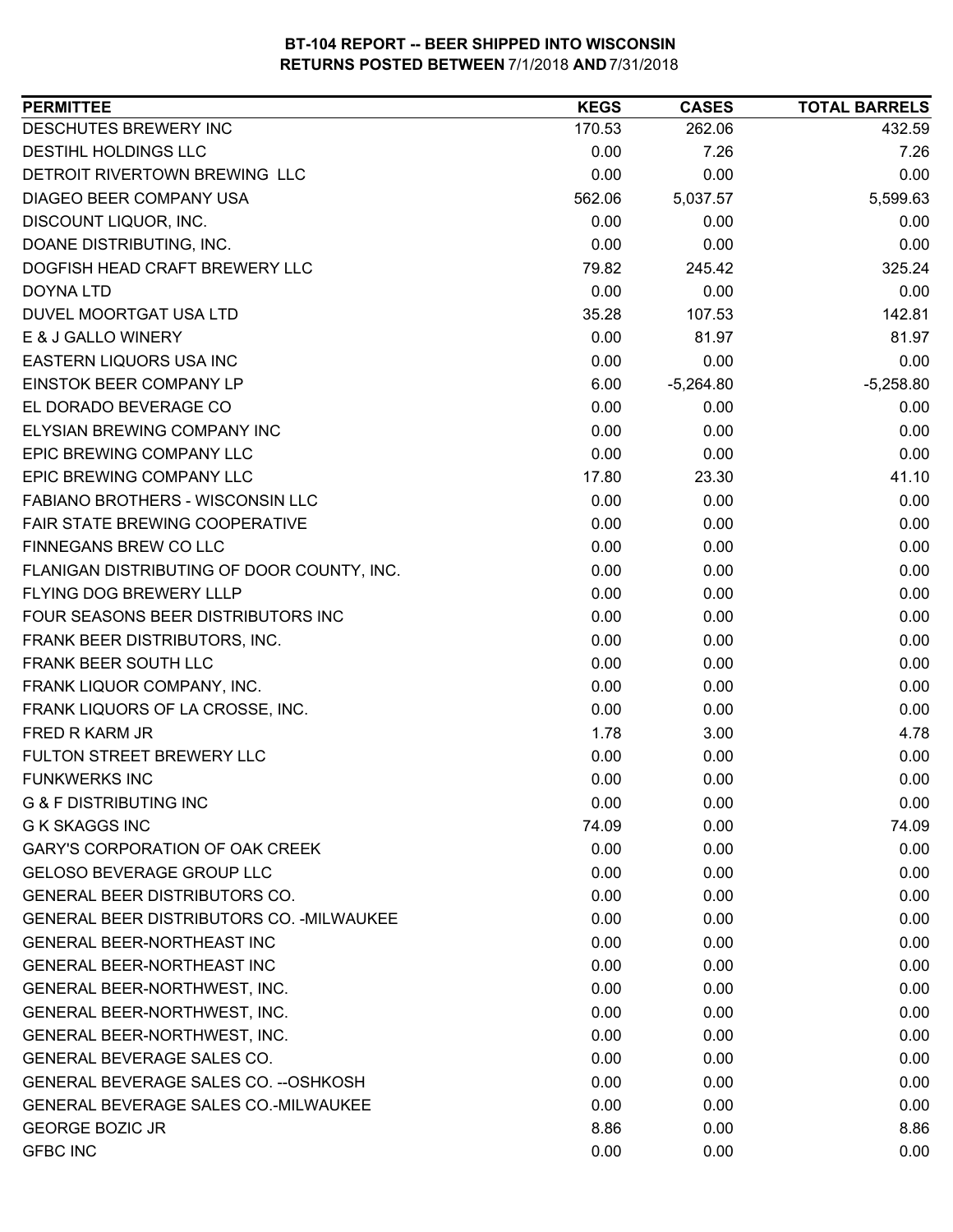| <b>PERMITTEE</b>                       | <b>KEGS</b> | <b>CASES</b> | <b>TOTAL BARRELS</b> |
|----------------------------------------|-------------|--------------|----------------------|
| <b>GLOBAL VILLAGE IMPORTS LLC</b>      | 0.00        | 0.00         | 0.00                 |
| <b>GLORIA R RAGSDALE</b>               | 0.00        | 0.00         | 0.00                 |
| <b>GMB PARTNERS LLC</b>                | 44.50       | 120.49       | 164.99               |
| <b>GREAT CENTRAL BREWING LLC</b>       | 0.00        | 0.00         | 0.00                 |
| <b>GREGORY S HARDMAN</b>               | 0.00        | 0.00         | 0.00                 |
| <b>GTBC LLC</b>                        | 0.00        | 0.00         | 0.00                 |
| H C FOODS CO LTD                       | 0.00        | 0.00         | 0.00                 |
| <b>HALES ALES LTD</b>                  | 0.00        | 0.00         | 0.00                 |
| HARPOON DISTRIBUTING COMPANY           | 7.17        | 26.61        | 33.78                |
| HEINEKEN USA INCORPORATED<br>301.67    |             | 4,475.92     | 4,777.59             |
| HENDRICKS BEVERAGE, INC.               | 0.00        | 0.00         | 0.00                 |
| HOFBRAUHAUS OF AMERICA, LLC            | 0.00        | 0.00         | 0.00                 |
| <b>HOME BREW MART INC</b>              | 0.00        | 126.77       | 126.77               |
| HOP BUTCHER FOR THE WORLD LLC          | 0.00        | 0.00         | 0.00                 |
| <b>ILLYRIAN IMPORT INC</b>             | 0.00        | 0.00         | 0.00                 |
| <b>INDEED BREWING COMPANY LLC</b>      | 7.17        | 18.35        | 25.52                |
| INDIAN PEAKS BREWING COMPANY           | 66.67       | 158.90       | 225.57               |
| INTERNATIONAL DISTILLERS & VINTERS LTD | 0.00        | 5.04         | 5.04                 |
| <b>INTERTRADE USA COMPANY</b>          | 0.00        | 0.00         | 0.00                 |
| <b>IRENE WAGNER</b>                    | $-3.40$     | 0.00         | $-3.40$              |
| <b>IRON HORSE BEVERAGE LLC</b>         | 0.00        | 10.33        | 10.33                |
| <b>ISLAND CITY BREWING COMPANY LLC</b> | 2.48        | 0.00         | 2.48                 |
| <b>JAW PROPERTIES LLC</b>              | 0.00        | 0.00         | 0.00                 |
| <b>JBR BREWING LLC</b>                 | 0.00        | 0.00         | 0.00                 |
| <b>JDZ INC</b>                         | 0.00        | 0.00         | 0.00                 |
| JOHNSON BROTHERS OF WISCONSIN INC      | 0.00        | 0.00         | 0.00                 |
| <b>JOSHUA DETH</b>                     | 66.50       | 266.00       | 332.50               |
| KAY BEER DISTRIBUTING, INC.            | 0.00        | 0.00         | 0.00                 |
| KEWEENAW BREWING CO LLC                | 78.75       | 102.69       | 181.44               |
| KOJIMA & INTERNATIONAL ASSOCIATES INC  | 0.00        | 0.00         | 0.00                 |
| KREBS BREWING CO., INC.                | 6.70        | 19.60        | 26.30                |
| KUHNHENN BREWING CO LLC                | 0.00        | 0.00         | 0.00                 |
| KYSELA PERE ET FILS LTD                | 0.00        | 0.00         | 0.00                 |
| LA CROSSE BEVERAGE LLC                 | 0.00        | 0.00         | 0.00                 |
| LABATT USA OPERATING CO LLC            | 27.33       | 3,463.24     | 3,490.57             |
| <b>LAGUNITAS BREWING CO</b><br>168.00  |             | 513.80       | 681.80               |
| LAKE SUPERIOR BREWING CO LLC           | 58.76       | 31.86        | 90.62                |
| LARRY'S DISTRIBUTING CO., INC.         | 0.00        | 0.00         | 0.00                 |
| LEE BEVERAGE OF WISCONSIN LLC          | 0.00        | 0.00         | 0.00                 |
| LEE BEVERAGE OF WISCONSIN LLC          | 0.00        | 0.00         | 0.00                 |
| LEE BEVERAGE OF WISCONSIN LLC          | 0.00        | 0.00         | 0.00                 |
| LEE BEVERAGE OF WISCONSIN LLC          | 0.00        | 0.00         | 0.00                 |
| LEFT COAST BREWING CO                  | 0.00        | 0.00         | 0.00                 |
| LIFT BRIDGE BREWING TECHNOLOGIES LLC   | 67.84       | 77.25        | 145.09               |
| LOUIS GLUNZ BEER INC                   | 25.90       | 85.92        | 111.82               |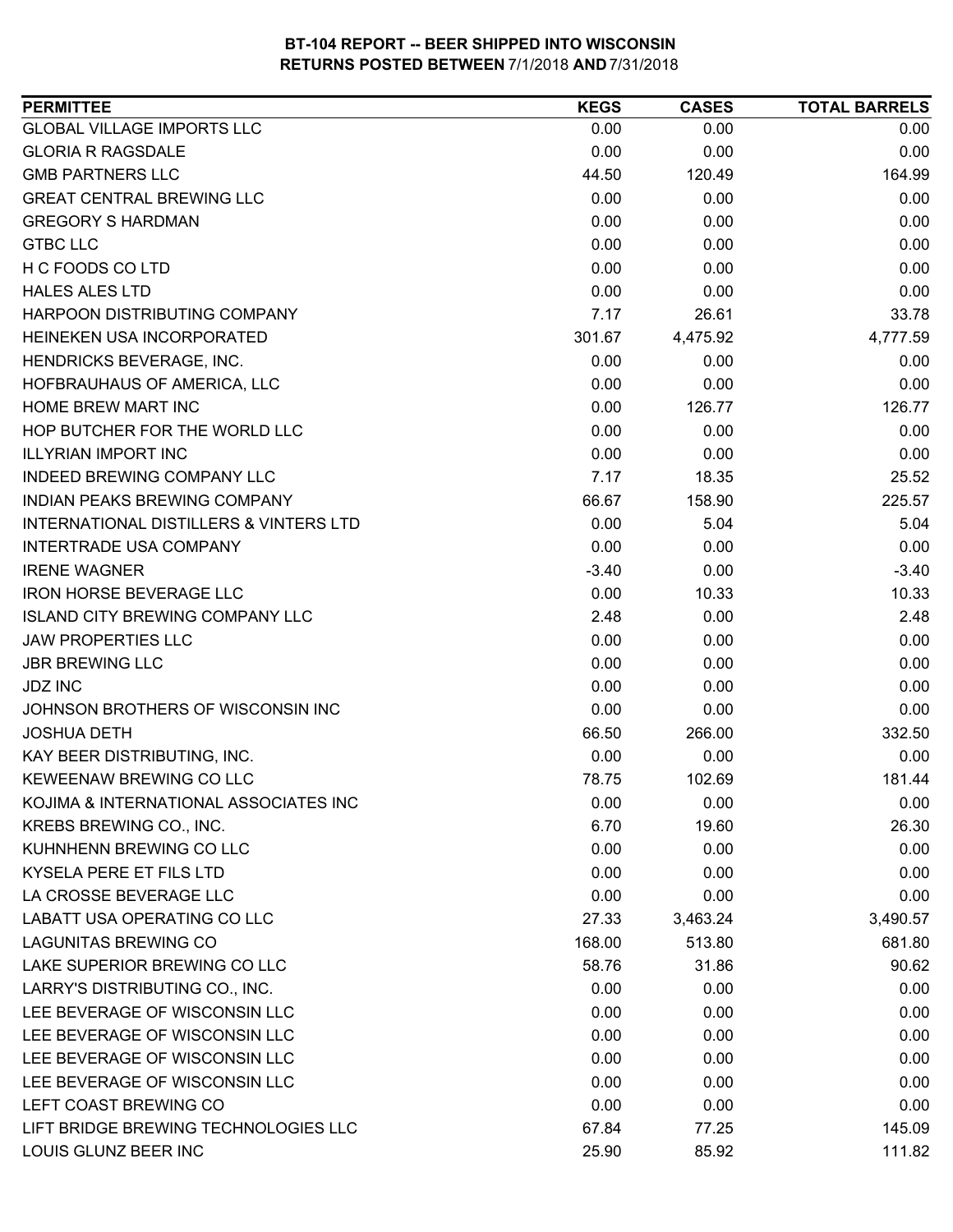| <b>PERMITTEE</b>                     | <b>KEGS</b> | <b>CASES</b> | <b>TOTAL BARRELS</b> |
|--------------------------------------|-------------|--------------|----------------------|
| <b>LUPULIN BREWING LLC</b>           | 0.50        | 0.00         | 0.50                 |
| <b>MANKATO BREWERY LLC</b>           | 0.00        | 0.00         | 0.00                 |
| MANNEKEN-BRUSSEL IMPORTS INC         | 3.40        | 19.58        | 22.98                |
| <b>MARK ANTHONY BRANDS INC</b>       | 0.00        | 8,944.57     | 8,944.57             |
| MERCHANT DU VIN CORPORATION          | 0.00        | 0.00         | 0.00                 |
| METROPOLITAN BREWING LLC             | 0.00        | 0.00         | 0.00                 |
| <b>MHW LTD</b>                       | 0.00        | 3.66         | 3.66                 |
| MICHAEL G ANSAY                      | 12.28       | 70.45        | 82.73                |
| MICHAUD DISTRIBUTING INC             | 0.00        | 0.00         | 0.00                 |
| MILLERCOORS LLC                      | 391.67      | 26,456.76    | 26,848.43            |
| MILLSTREAM INVESTMENTS INC           | 0.00        | 0.00         | 0.00                 |
| MOR-DALL ENTERPRISES INC.            | 0.00        | 0.00         | 0.00                 |
| MOTHER LODE BREWING LLC              | 0.00        | 0.00         | 0.00                 |
| MOUNTAINEER HOLDINGS LLC             | 0.00        | 0.00         | 0.00                 |
| MUTUAL WHOLESALE LIQUOR INC          | 0.00        | 0.00         | 0.00                 |
| <b>NDC SYSTEMS LP</b>                | 90.53       | 0.00         | 90.53                |
| NEBRASKA BREWING CO INC              | 0.00        | 6.53         | 6.53                 |
| NEW BELGIUM BREWING COMPANY INC      | 453.84      | 1,658.66     | 2,112.50             |
| NEW HOLLAND BREWING CO LLC           | 0.00        | 0.00         | 0.00                 |
| NEW YORK MUTUAL TRADING CO INC       | 0.00        | 0.34         | 0.34                 |
| NOELKE DISTRIBUTORS, INC.            | 0.00        | 0.00         | 0.00                 |
| NORTH COAST BREWING CO INC           | 10.50       | 35.55        | 46.05                |
| NORTHERN UNITED BREWING COMPANY, LLC | 0.00        | 0.00         | 0.00                 |
| NORTHWEST BEVERAGES, INC.            | 0.00        | 0.00         | 0.00                 |
| NOUVEAU VENTURES LLC                 | 0.00        | 5.23         | 5.23                 |
| ODELL BREWING COMPANY                | 111.25      | 169.41       | 280.66               |
| OFF-KILTER BREWING INC               | 4.50        | 11.19        | 15.69                |
| OREGON BREWING COMPANY INC           | 14.90       | 43.00        | 57.90                |
| OTT SCHWEITZER DISTRIBUTORSHIP, INC. | 0.00        | 0.00         | 0.00                 |
| PABST BREWING COMPANY LLC            | 108.67      | 1,335.69     | 1,444.36             |
| PALS BREWING COMPANY, LLC            | 0.00        | 0.00         | 0.00                 |
| <b>PAMPA BEVERAGES LLC</b>           | 0.00        | 0.00         | 0.00                 |
| PARK RIDGE DISTRIBUTING, INC.        | 0.00        | 0.00         | 0.00                 |
| PATERNO IMPORTS LTD                  | 0.00        | 0.00         | 0.00                 |
| PAULANER USA LLC                     | 329.62      | 393.24       | 722.86               |
| PECATONICA TAP HOUSE COMPANY         | 1.00        | 0.00         | 1.00                 |
| PEHLER DISTRIBUTING, INC.            | 0.00        | 0.00         | 0.00                 |
| PERENNIAL PARTNERS LLC               | 0.00        | 0.00         | 0.00                 |
| PHIL KNUTSEN                         | 0.00        | 0.00         | 0.00                 |
| PHILLIPS WINE COMPANY                | 0.00        | 0.00         | 0.00                 |
| PIPEWORKS PRODUCTION LLC             | 12.26       | 44.29        | 56.55                |
| <b>PRAIRIE KRAFTS INC</b>            | 0.00        | 0.00         | 0.00                 |
| PRO-LIQUITECH LLC                    | 0.00        | 0.00         | 0.00                 |
| PROST BREWING COMPANY LLC            | 0.00        | 5.23         | 5.23                 |
| RATAS WHOLESALE LIQUOR COMPANY       | 0.00        | 0.00         | 0.00                 |
|                                      |             |              |                      |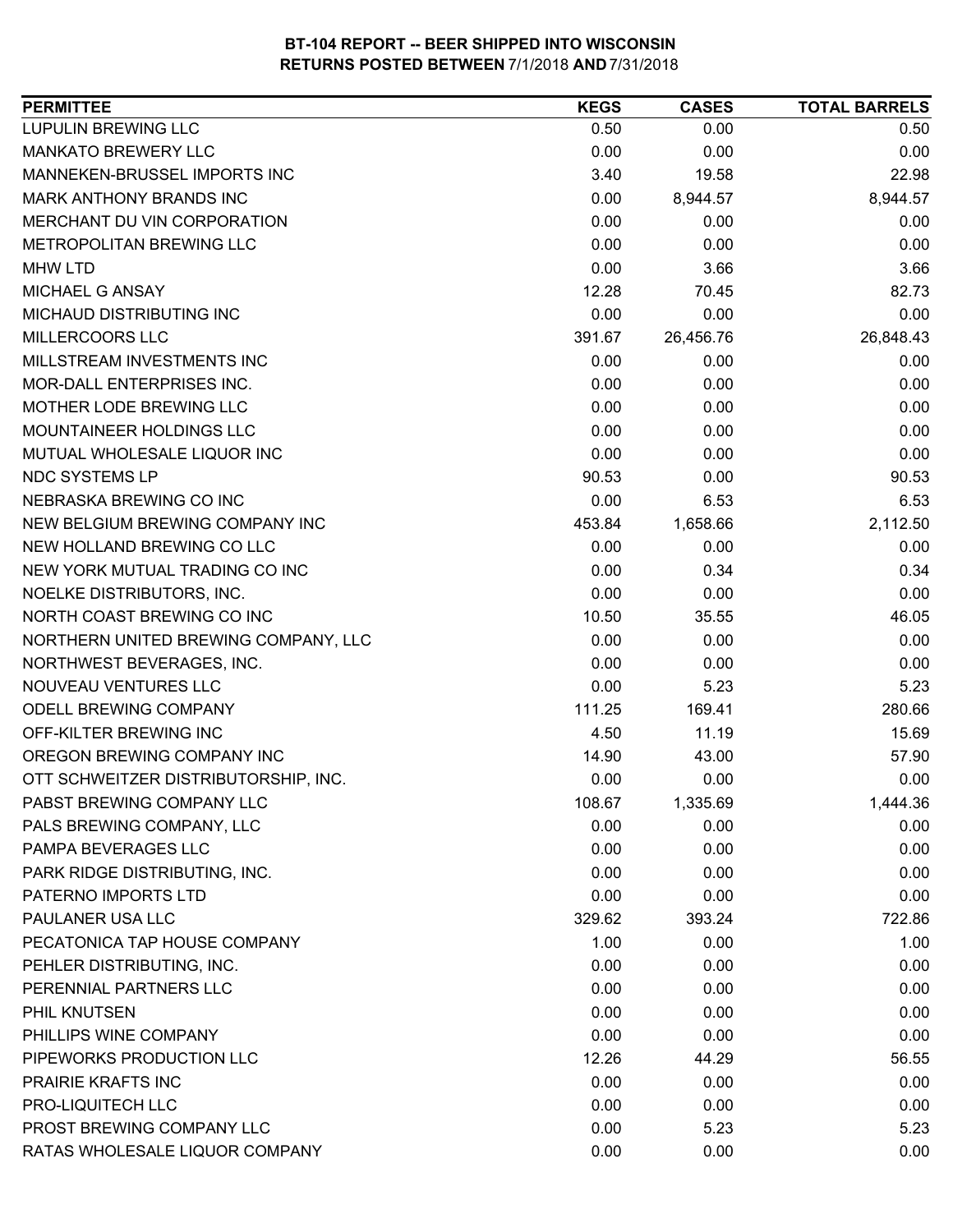| <b>PERMITTEE</b>                      | <b>KEGS</b> | <b>CASES</b> | <b>TOTAL BARRELS</b> |
|---------------------------------------|-------------|--------------|----------------------|
| <b>RAVEN BRANDS INC</b>               | 0.00        | 0.00         | 0.00                 |
| <b>RELETA BREWING COMPANY LLC</b>     | 0.00        | 0.00         | 0.00                 |
| <b>RENEGADE BREWING COMPANY LLC</b>   | 0.00        | 0.00         | 0.00                 |
| <b>RICHARD D KATECHIS</b>             | 28.34       | 199.89       | 228.23               |
| S & H INDEPENDENT PREMIUM BRANDS LLC  | 0.00        | 0.00         | 0.00                 |
| S. & S. DISTRIBUTING, INC.            | 0.00        | 0.00         | 0.00                 |
| S. & S. DISTRIBUTING, INC.            | 0.00        | 0.00         | 0.00                 |
| SAPPORO USA INC                       | 0.00        | 18.65        | 18.65                |
| SARATOGA LIQUOR CO., INC.             | 0.00        | 0.00         | 0.00                 |
| SAUGATUCK BREWING COMPANY INC         | 8.00        | 32.16        | 40.16                |
| <b>SHANE WELCH</b>                    | 3.44        | 29.12        | 32.56                |
| SHELTON BROTHERS INC                  | 0.00        | 6.42         | 6.42                 |
| SHORTS BREWING COMPANY                | 14.50       | 38.21        | 52.71                |
| SIERRA NEVADA BREWING COMPANY         | 58.73       | 633.19       | 691.92               |
| SINGHA NORTH AMERICA INC              | 0.00        | 0.00         | 0.00                 |
| SOLEMN OATH BREWERY LLC               | 8.17        | 35.32        | 43.49                |
| SOUTHERN TIER BREWING COMPANY LLC     | 0.00        | 28.19        | 28.19                |
| <b>SRB OPERATIONS LLC</b>             | 0.00        | 0.00         | 0.00                 |
| ST KILLIAN IMPORTING CO INC           | 70.55       | 156.50       | 227.05               |
| STANLEY STAWSKI DIST CO INC           | 0.00        | 0.00         | 0.00                 |
| <b>STEVE CRIDER</b>                   | 0.00        | 0.00         | 0.00                 |
| STONE BREWING CO LLC                  | 66.85       | 309.67       | 376.52               |
| SUMMIT BREWING COMPANY                | 149.36      | 345.35       | 494.71               |
| SUN KING BREWING CO LLC               | 0.00        | 0.00         | 0.00                 |
| SUPERIOR BEVERAGES LLC                | 0.00        | 0.00         | 0.00                 |
| <b>SURLY BREWING COMPANY</b>          | 324.99      | 468.26       | 793.25               |
| SURVILLE ENTERPRISES CORP             | 0.00        | 0.00         | 0.00                 |
| SYLWESTER KOLAKOWSKI                  | 0.00        | 0.00         | 0.00                 |
| TABLEBLUFF BREWING CO INC             | 7.33        | 13.06        | 20.39                |
| TALLGRASS BREWING COMPANY INC         | 19.76       | 45.29        | 65.05                |
| <b>TERRAPIN BEER COMPANY LLC</b>      | 257.00      | 311.97       | 568.97               |
| THE BROOKLYN BREWERY CORPORATION      | 0.00        | 0.00         | 0.00                 |
| THE BRUERY LLC                        | 0.00        | 0.00         | 0.00                 |
| THE CHURCH STREET BREWING COMPANY LLC | 2.50        | 8.71         | 11.21                |
| THE DUDES' BREWING COMPANY LLC        | 0.00        | 0.00         | 0.00                 |
| THE GAMBRINUS COMPANY                 | 55.00       | 248.23       | 303.23               |
| THE GREAT LAKES BREWING CO            | 80.83       | 114.07       | 194.90               |
| THE R.S. LIPMAN COMPANY               | 0.00        | 0.00         | 0.00                 |
| THE TRI CITY BREWING COMPANY          | 0.00        | 0.00         | 0.00                 |
| THREE FLOYDS BREWING LLC              | 148.83      | 244.51       | 393.34               |
| <b>TIGHTHEAD BREWING COMPANY</b>      | 0.84        | 3.46         | 4.30                 |
| <b>TOPPLING GOLIATH INC</b>           | 135.34      | 278.70       | 414.04               |
| TRIANGLE DISTRIBUTING COMPANY, INC.   | 0.00        | 0.00         | 0.00                 |
| TRI-MART COMPANY LLC                  | 0.00        | 0.00         | 0.00                 |
| TROIKA BREWING COMPANY LLC            | 0.00        | 0.00         | 0.00                 |